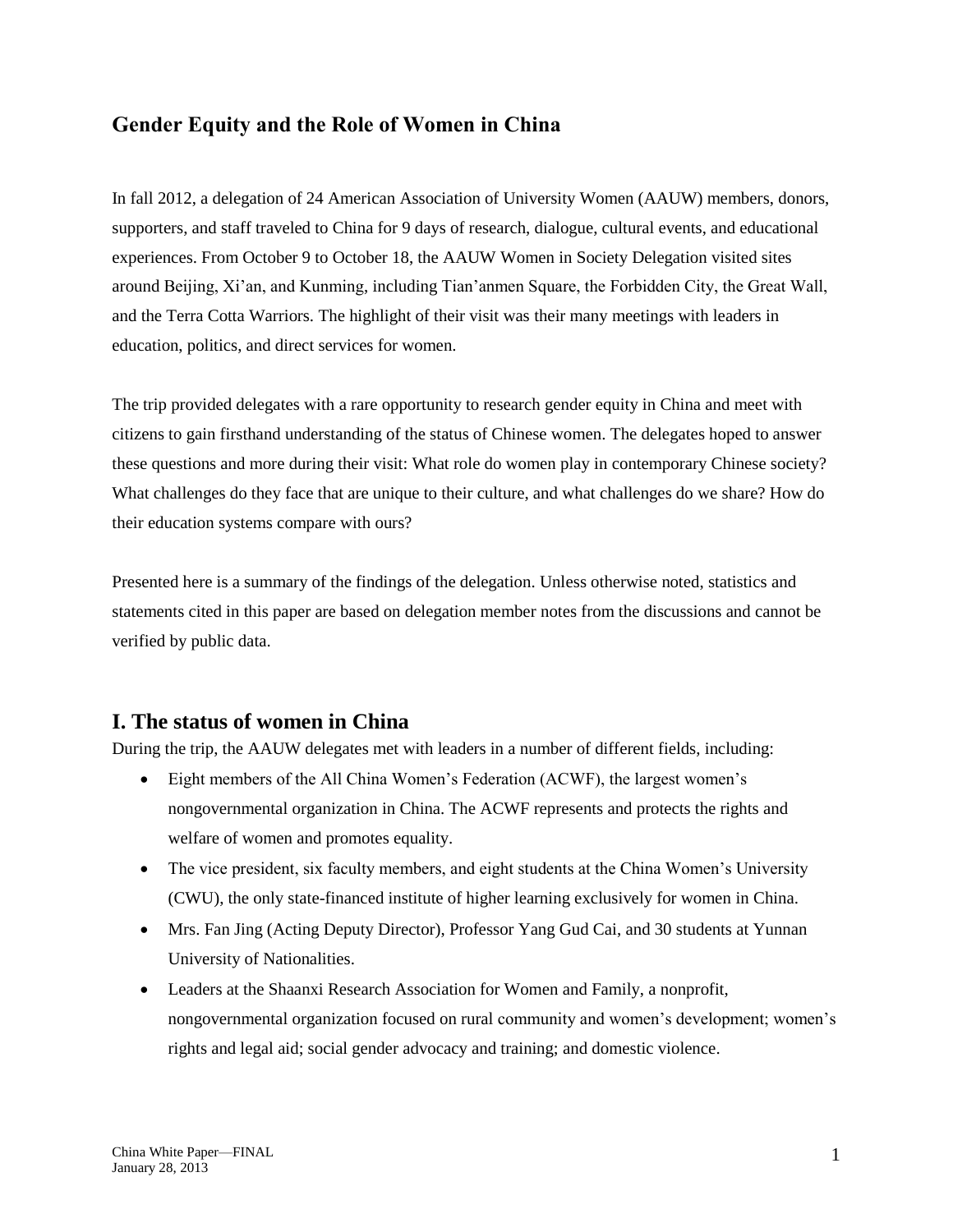Under China's constitution, "women enjoy equal rights with men in all spheres of life." The country's Law on the Protection of Women's Rights and Interests further provides for equality in ownership of property, inheritance rights, and access to education.<sup>*i*</sup> Nonetheless, as delegates discovered in their meetings with these leaders, Chinese women and girls still have a long way to go before they achieve true equity.

Delegates found that perhaps one of the greatest hurdles to equality lies in overcoming deep-rooted, centuries-old thinking about gender roles. Chinese men continue to be seen as the breadwinners, property holders, and members of the public sphere. Meanwhile, women continue to be relegated to the private sphere—they are expected to look after the home and family and care for elderly parents and relatives, regardless of whether they hold a job outside the home.

Delegates also learned about several factors currently at play in China's economy, including the government's increased investment in property development and a heavy reliance on foreign investment. Midway through 2012, the Chinese government revised its GDP target downward, potentially reflecting an overall cooling down of its economy.

Mao Zedong famously said that "women hold up half the sky." And women's role in Chinese society is, in some ways, changing for the better. Young Chinese women are increasingly moving away from the countryside and piling into urban areas, where they earn more money than their parents ever dreamed of. Others are pouring into universities, where they consistently outperform their male colleagues.<sup>ii</sup>

But, as delegates learned, Chinese women continue to suffer discrimination in the workplace, sexual harassment, wage discrepancies, and domestic violence, among other things. During their trip, delegates met with several groups that are using outreach, education, counseling, and advocacy to break through these formidable barriers. One group, the ACWF, is even trying to re-educate men about domestic division of labor.

"Our AAUW delegations keep hearing the same thing over and over again," says Linda Hallman, AAUW Executive Director. "No matter the country or political landscape, you can codify gender equality all you want, but it does little to guarantee it. Just like we have here in the United States, you need these groups and their vigilance to ensure equity laws are implemented and upheld."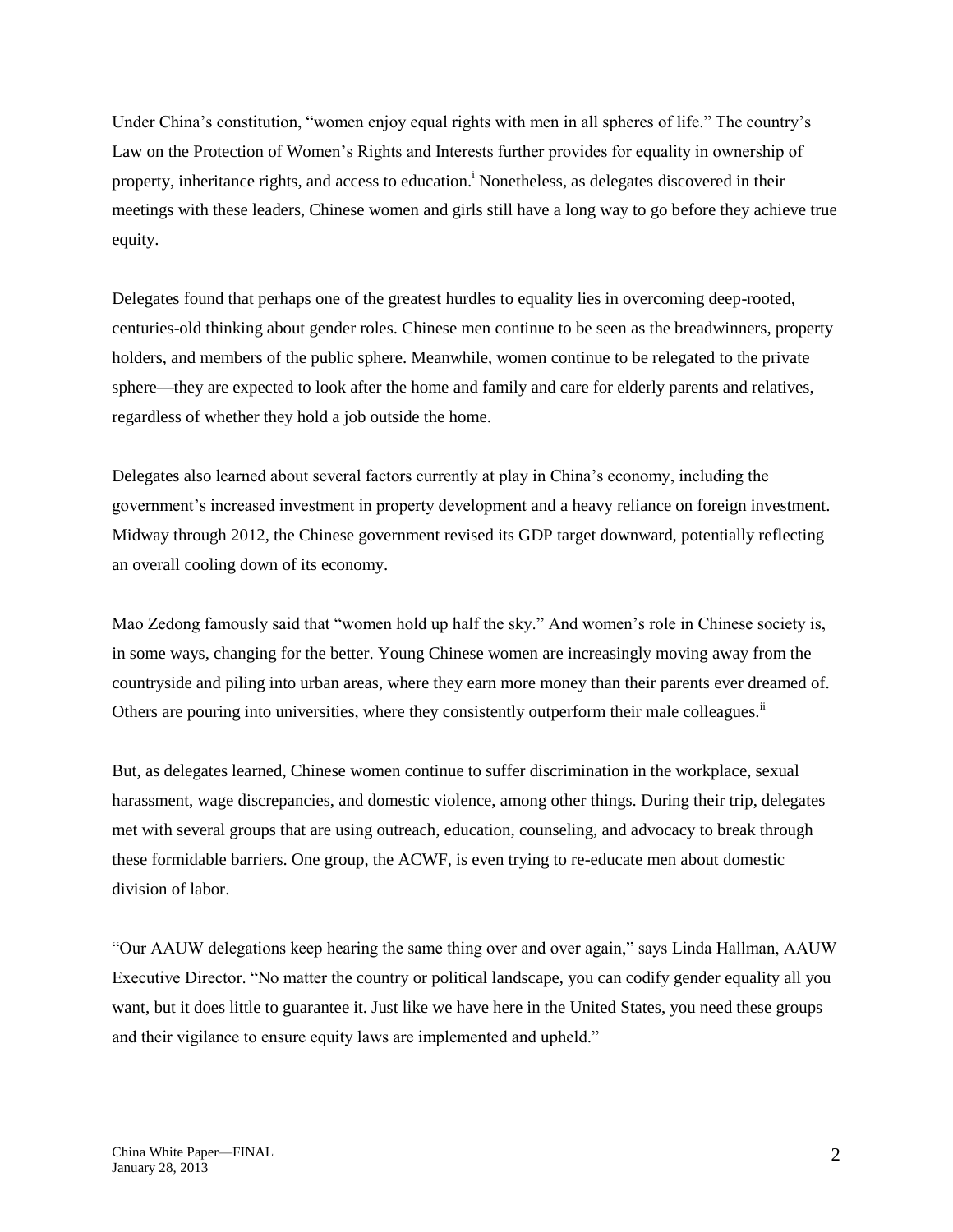## **II. Employment**

Women account for 49 percent of China's population and 46 percent of its labor force.<sup>iii</sup> The country's labor and employment promotion laws mandate equality in employment and occupation.<sup>iv</sup> Yet as delegates discovered during their visit, in practice, Chinese women continue to face significant challenges in achieving true equity in the workplace.

Complicating matters are the highly conservative attitudes that permeate Chinese society—and that seem to be on the rise. A 2010 survey by the ACWF found that about 62 percent of men and 55 percent of women agreed with this statement: "Men should mainly focus on career and women should be family oriented." The number of men in agreement increased by 7.7 percent and the number of women by 4.4 compared with views in  $2000$ .

**Women face discrimination in the workplace.** The delegates met with members of the ACWF, who told them that women still face discrimination in hiring, promotion, and training opportunities and that management jobs are less accessible to women. In fact, the U.S. State Department reports that many employers prefer to hire men to avoid the expense of maternity leave and childcare. Some job advertisements go so far as to specify height and age requirements for women. vi

Faculty at CWU told delegates that pregnant women are likely to lose their jobs and that some careers in which women outnumber men (such as social work and teaching) are low paying.

The delegates also learned, however, that China is working to promote women's work-life balance by opening more state-owned kindergartens and nursery schools and encouraging more flex time at work. Some private companies even offer in-house childcare. And the state and some private companies provide reimbursement or insurance for childbirth and maternity leave.

**Women earn less than men earn.** AAUW delegations to Cuba, India, and South Africa consistently heard the same theme—women in those countries continue to earn less than men earn for equal work performed. China is no exception. According to the ACWF, women in cities earn 67 percent as much as men earn. In rural areas, that number drops to just 56 percent.<sup>vii</sup>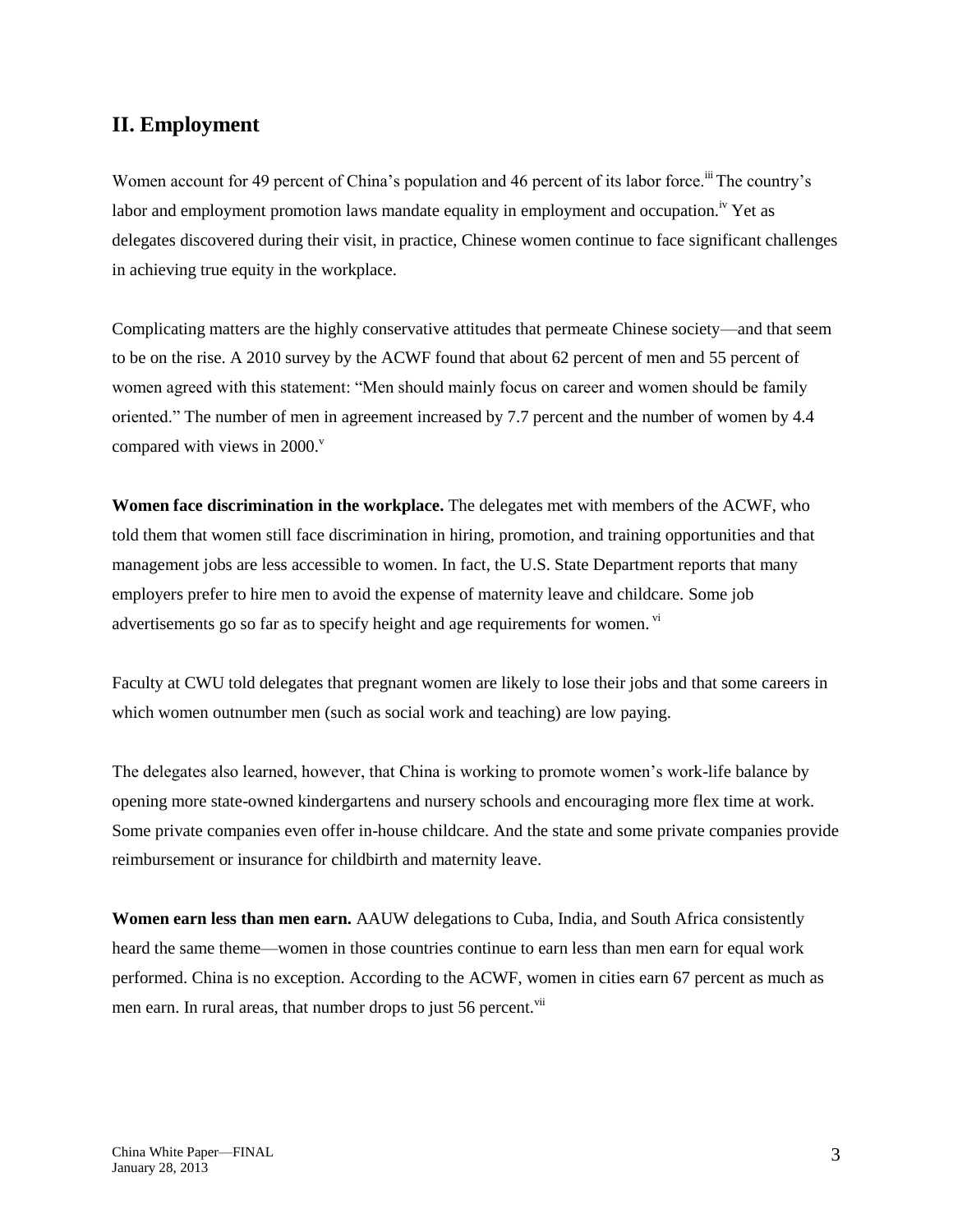Delegates met with ACWF representatives, who confirmed that a large gender pay gap exists in China. The gender pay gap is larger among wholesale, accommodation, agricultural, and manual laborers, they explained.

Delegates learned that a main challenge to closing the pay gap is the disparity between the number of men and women working in science, technology, engineering, and mathematics (STEM) fields. China currently has a growing technology economy, and the demand for knowledgeable technology workers is increasing. Increased employment opportunities and demand for STEM workers prompt employers to offer better salaries and working conditions to attract workers. Better working conditions might draw more female workers to these fields.

**Retirement policies promote gender inequality.** Delegates learned that China has different retirement ages for men and women: The official retirement age for men in China is 60 and for women 55.<sup>viii</sup> The U.S. State Department has found, however, that some employers have set the retirement age for female workers even lower—to age 50. Lower retirement ages could reduce pensions, which are generally based on the number of years worked.<sup>ix</sup> This can present long-term financial problems for women, who have longer life expectancies.

**Women's political participation is low.** The Chinese constitution states that "all power in the People's Republic of China belongs to the people" and that the people exercise this power through the National People's Congress and congresses at provincial, district, and local levels.<sup>x</sup> According to the ACWF, women make up approximately 23 percent of provincial government representatives; female representation is lower in rural areas.

Yet, in reality, true governing authority in the country rests in the firm hands of the 25-member Political Bureau (Politburo) of the Chinese Communist Party and its nine-member Standing Committee.<sup>xi</sup> And as one goes up the party ranks, the number of women shrinks: No woman has ever held a post in the elite Standing Committee, and the Politburo currently has only one female member (Liu Yandong).<sup>xii</sup>

AAUW delegates met with leaders at the Shaanxi Research Association for Women and Family, who believe the key to promoting gender equality particularly in rural areas is to encourage more women to run for local government and rural management entities. The association discussed its initiative to help female candidates run for local office and to provide leadership training once the women are elected. The program has been successful: Since its launch, the number of women in rural local government has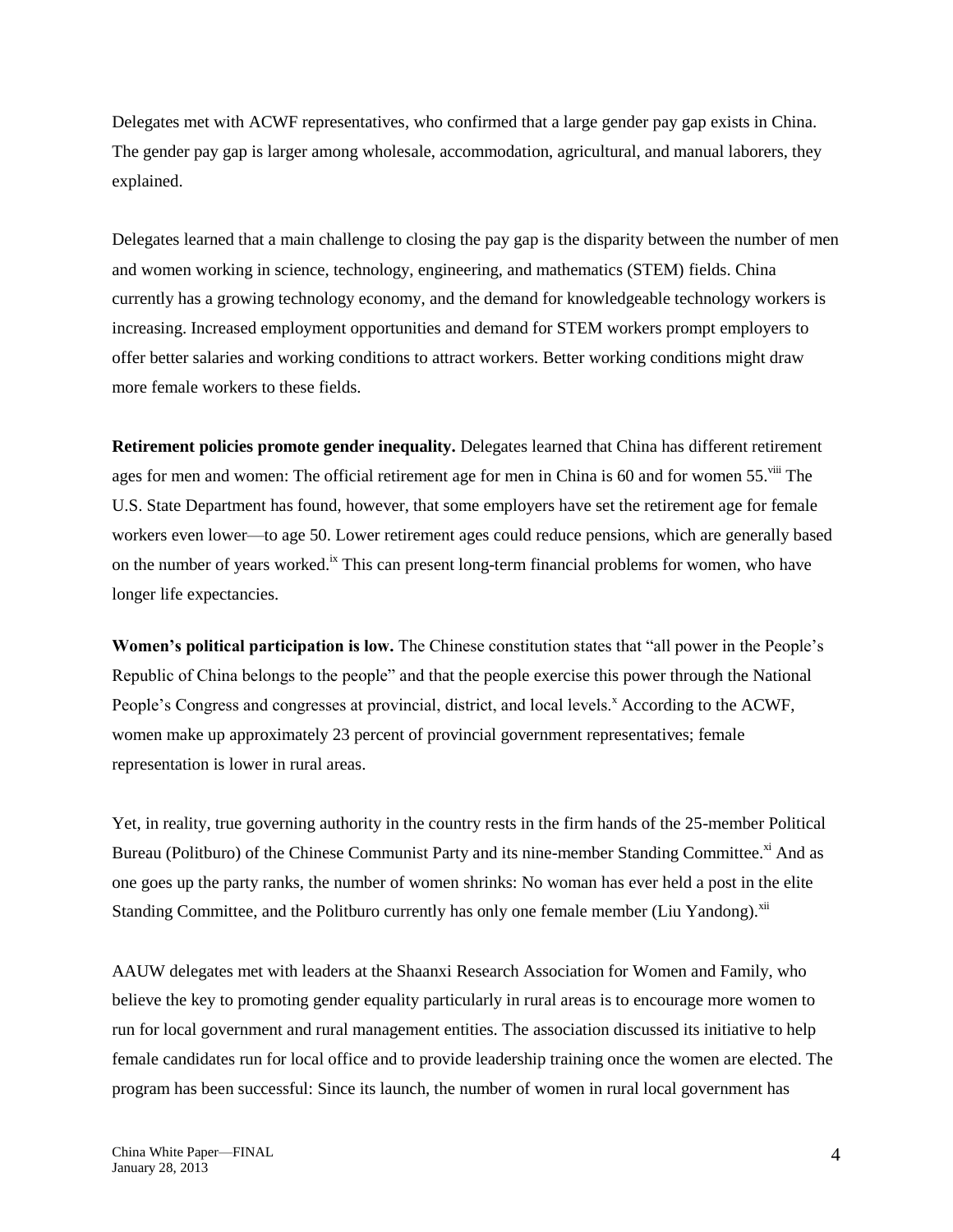significantly increased (but still remains relatively low). Several of these elected officials have been selected to serve as representatives to the National People's Congress.

# **III. Education**

**Access to primary education is codified, but questions abound.** Chinese law provides for nine years of compulsory education for children.<sup>xiii</sup> The ACWF told delegates that the gender gap in primary education in China ended in 2005.

However, delegates noted that the Chinese leaders they met with during their visit were reluctant to provide any statistics on the percentage of girls and boys who complete the mandatory nine years of education. Meanwhile, the U.S. State Department has found that in economically disadvantaged rural areas, many children do not attend school for the required nine years, and some never attend. According to a 2008 U.N. Development Programme report, only 61 percent of boys and 43 percent of girls in rural areas completed education higher than lower middle school.<sup>xiv</sup>

During their meeting with AAUW delegates, faculty from Yunnan University of Nationalities described a dropout phenomenon among girls in primary education. They discussed how culture and history often drive poorer families to favor boys' education over girls, even if the girl outperforms her brother. Girls are therefore pushed toward vocational education and then immediate entry into the workforce.

Meanwhile, state-run public schools are not allowed to charge tuition, but many continue to charge miscellaneous fees.<sup>xv</sup> Stories have emerged of parents being asked for "sponsorship" of up to  $200,000$ yuan (\$32,000) to get their children into these schools;<sup>xvi</sup> AAUW delegates heard similar extraordinary tales during their visit. These types of expenses make it difficult for poorer families and migrant workers to send their children to school.

**Questions surround equal access to higher education.** In 1949, China's constitution mandated gender equality in education. According to Ministry of Education statistics, women accounted for 50 percent of undergraduate students in 2012 and 50 percent of master's students in 2010.<sup>xvii</sup> Yet when it comes to doctoral candidates, the number of women notably decreases—just over 35 percent of candidates in 2012 were women.<sup>xviii</sup> Studies show that female students outperform their male colleagues in universities and on master's and doctoral examinations.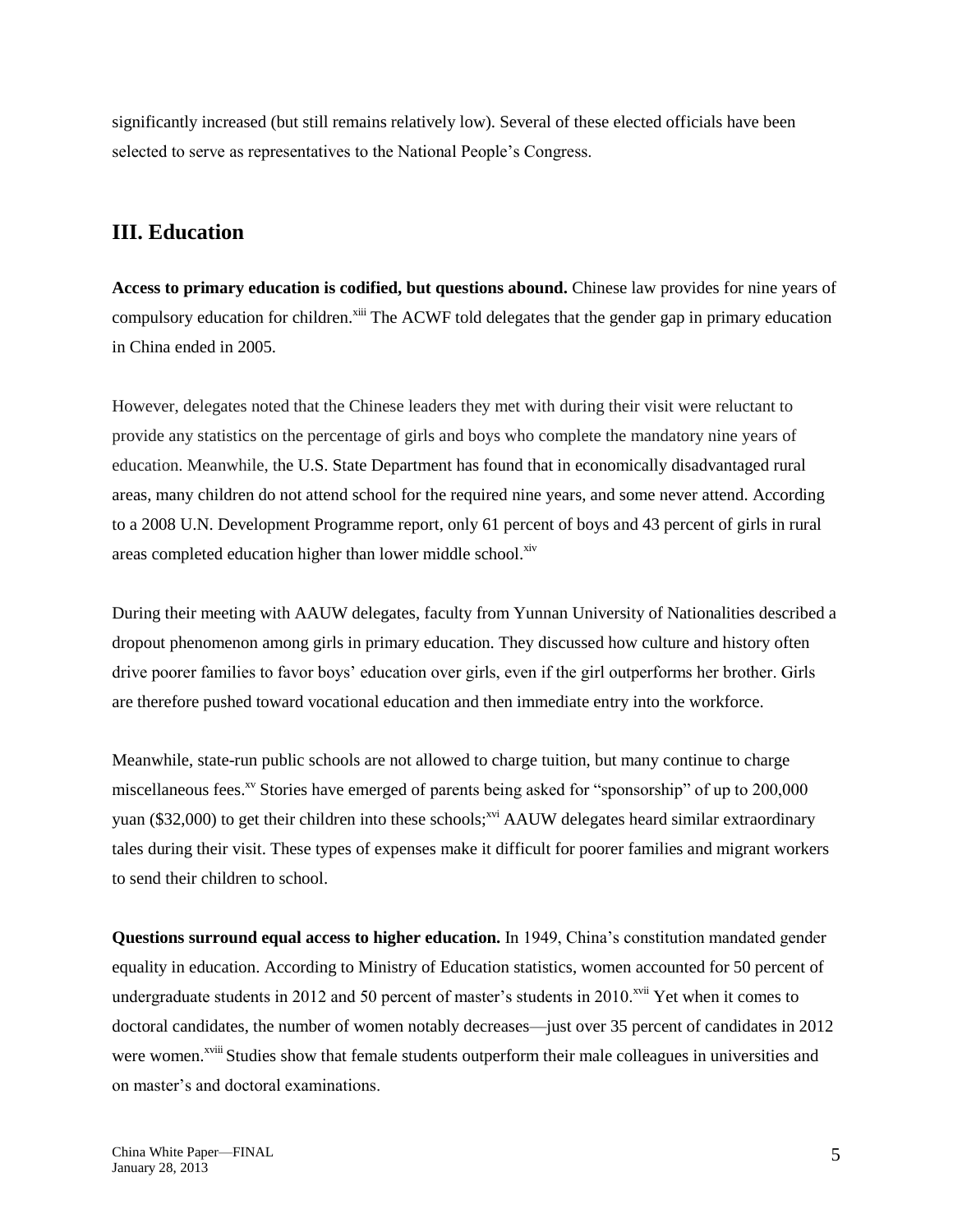Delegates learned about the country's efforts to encourage more women to complete graduate studies. For example, to ensure college is affordable for Chinese women, the state has established a special fund that offers no-interest government loans that do not have to be repaid until the graduate gets a job. The state also offers subsidized living expenses and free workshops/tutoring for remedial studies.

**Chinese universities offer narrowly focused curriculum.** To delegates, it appeared that the two Chinese universities they visited offered narrowly focused curricula. Students choose a major and take the majority of their courses in that one area. For instance, the current CWU curriculum remains focused on Chinese social and economic development. Unlike the United States, the schools do not offer a liberal arts curriculum, though there are a few courses in literature, fine arts, and philosophy. And up until recently, a student was not allowed to change her field of study.

Delegates learned that education leaders are grappling with the competing needs of instilling in students flexibility and creativity and preparing them for the workforce. Some reform leaders are seeking to integrate more electives, foster research skills, and incorporate liberal arts courses into higher education.

**Women are underrepresented in STEM fields.** Similar to the United States, high school girls in China have better grades in STEM fields, but it is strongly "hinted" that they should consider the social sciences.

Delegates learned that the percentage of female students in STEM programs remains relatively low throughout China, mostly due to traditional stereotyping that says females are weak in STEM competencies. Parents tend to steer their daughters toward the social sciences. The students themselves exhibit low self-perceptions: Several CWU students told delegates, "Boys are better at physics, so I don't pursue those studies." Those few who do pursue STEM studies are often stigmatized.

It is interesting to note that at CWU—where the mission, in part, is to promote gender equality in China—delegates found that the only STEM-related program offered is the university's relatively new computer science program.

**College women feel pressure, but see education as a path to independence.** During their meeting with the AAUW delegates, the CWU students spoke of college as a way to gain self-confidence and independence. As only children due to the country's one-child policy, the women felt their parents were over-protective.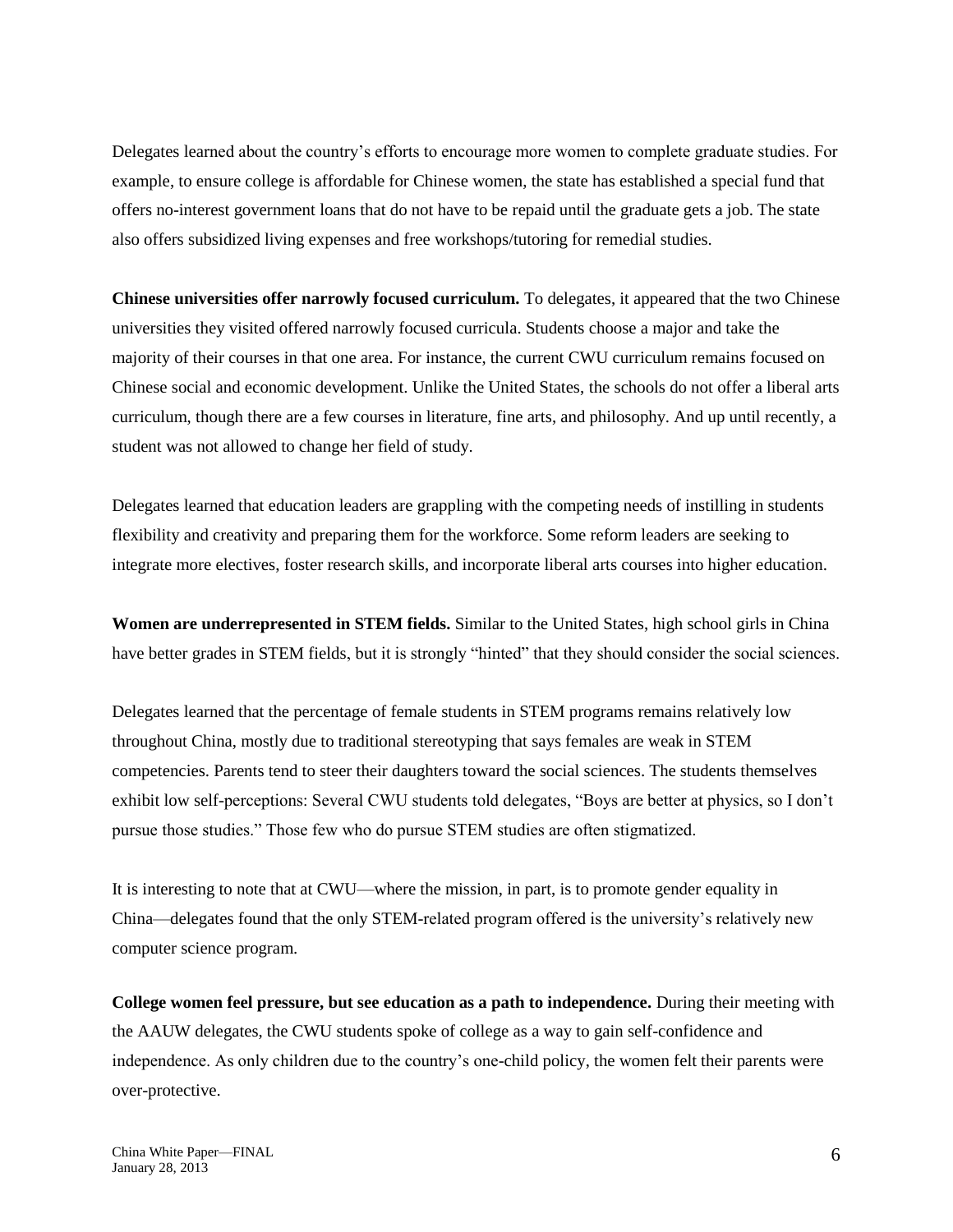They also felt extreme pressure from their parents to pursue economically sensible majors—ones that will lead to lucrative careers after graduation. This will enable the students to take care of themselves and provide for their parents financially in their old age (per the long-held, traditional Confucian virtue of filial piety).

### **IV. Violence against women**

**Domestic violence remains a significant problem.** According to reports, 30 to 37 percent of families in China suffer from domestic violence, and more than 90 percent of the victims are women.<sup>xix</sup> The ACWF reported in 2010 that it receives 50,000 domestic violence complaints annually. But such abuse typically goes unreported, especially in rural areas: The ACWF found that only 7 percent of rural women who suffered domestic violence sought help from police. $^{xx}$ 

Rape is illegal in China, but the law does not specifically recognize or exclude spousal rape. Both the country's Marriage Law and the Law on the Protection of Women's Rights and Interests include stipulations prohibiting domestic violence. However, according to the U.S. State Department, some experts find that these stipulations are too general, fail to define domestic violence, and are difficult to implement.<sup>xxi</sup> Delegates learned that anti-domestic violence legislation was on the agenda for the 18th National People's Congress (held in November).

Delegates met with groups working to provide services to victims of domestic violence. For example, the Shaanxi Research Association for Women and Family connects women with social services for selfsufficiency, provides social work advocates at courts, and organizes peer support groups. The association has also designated anti-domestic violence hospitals as hubs for multi-agency intervention for victims.

**Sexual harassment pervades the workplace.** In 2005, China's Law on the Protection of Women's Rights and Interests was amended to include a ban on sexual harassment. And although the number of sexual harassment complaints has significantly increased since that time, xxii enforcement has been lax. To help combat the problem, the government issued a new regulation in May 2012 that requires employers to protect female employees from sexual harassment in the workplace. <sup>xxiii</sup>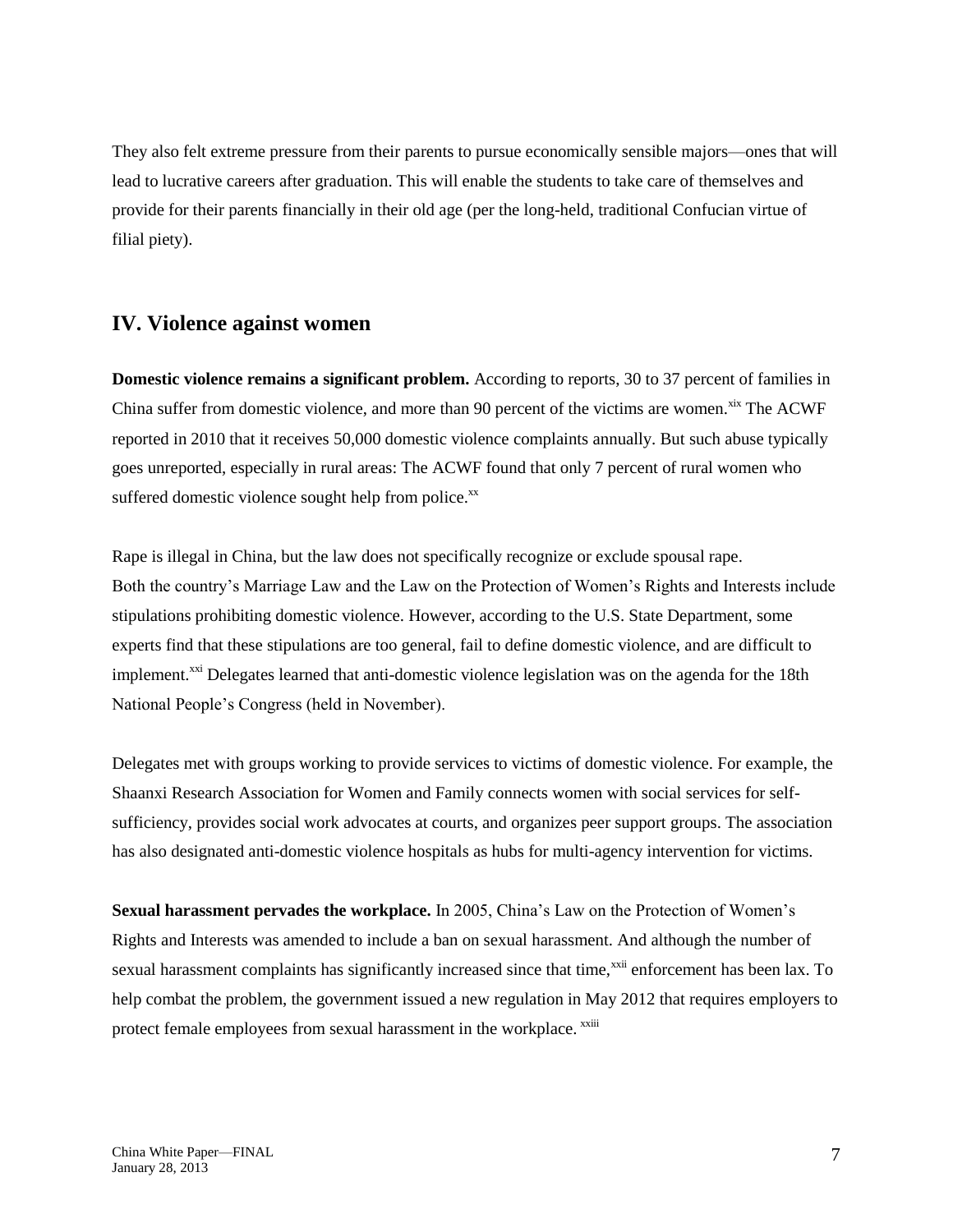A 2009 Harvard University study found that 80 percent of working women in China suffered sexual harassment during some point in their career. The study further found that only 30 percent of women's sexual harassment claims succeeded.<sup>xxiv</sup>

### **V. Reproductive rights**

**China's strict one-child policy has significant consequences for women.** The Chinese government restricts the number of children parents may have. The National Population and Family-Planning Law (2002) grants married couples the right to have one birth and allows eligible couples to apply for permission to have a second child.  $xxy$  Delegates learned that in some rural areas, the one-child limit is more relaxed and couples may be allowed to have a second child when their first is a girl.

Chinese law prohibits using physical coercion to force someone to have an abortion or undergo sterilization. However, the U.S. State Department reports that some provinces require women who violate the family-planning policy to terminate their pregnancies. In other provinces, couples with an "unapproved" child must pay a "social compensation fee," which can total 10 times a person's annual disposable income. In almost all provinces, it is illegal for a single woman to have a child; some local governments levy fines for violations, others mandate abortions. There have also been reports of mothers being forced to use birth control.<sup>xxvi</sup>

These policies and practices are troubling to young Chinese women. During the delegates' visit to Yunnan University of Nationalities, one student expressed her deep concern about the ill effects of abortions on women.

Regarding the one-child policy, faculty at CWU highlighted the other side of the coin for delegates. They explained that in a nation with more than 1.3 billion people, the one-child policy means a greater amount of resources for that child.

Delegates did hear some good news related to women's reproductive health: Maternal and infant mortality have declined. Chinese women now benefit from more health and pregnancy screenings.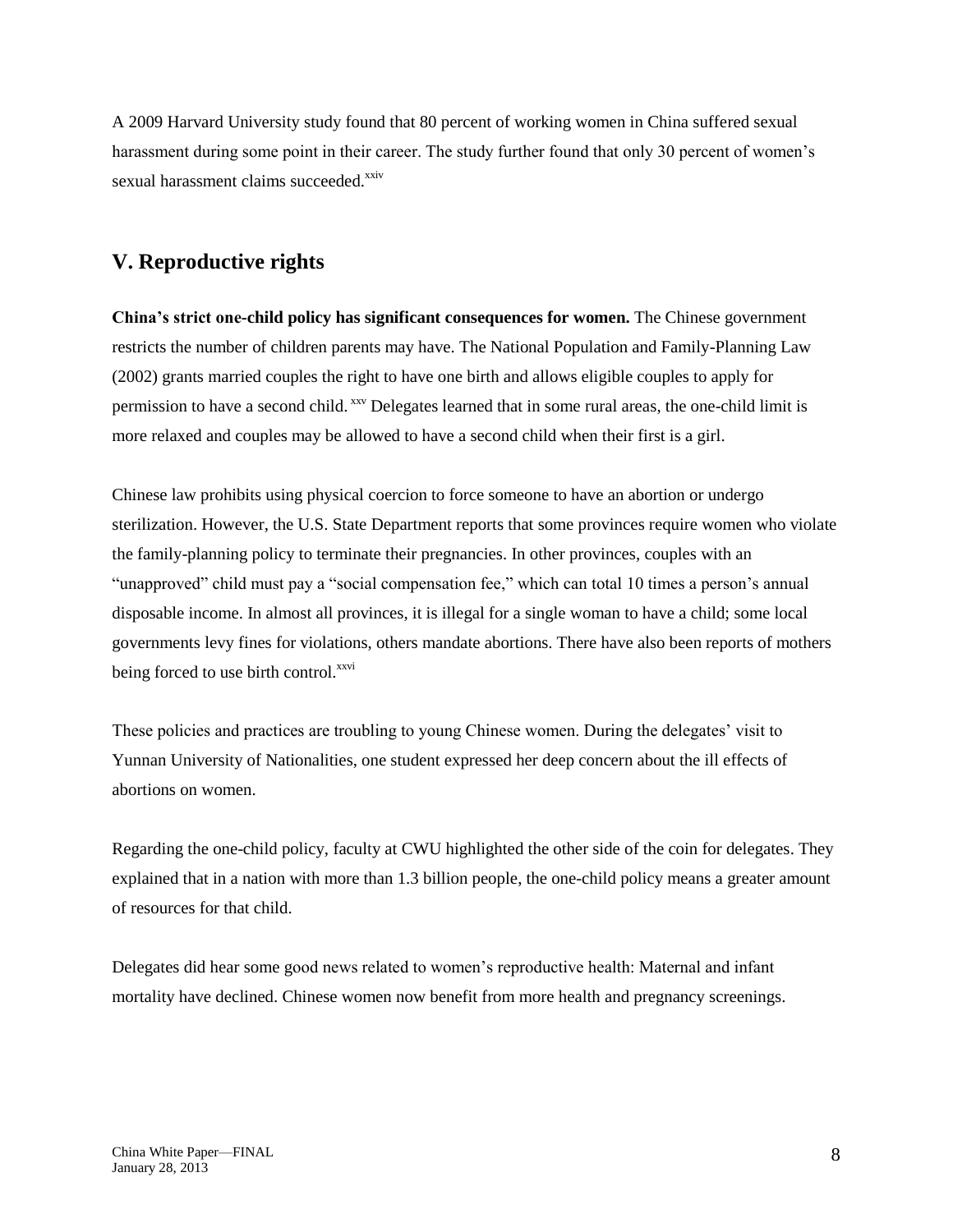#### **Questions for further discussion**

This paper presents major findings from the delegates' visit to China. The discussion does not end with the delegates' return to the United States.

A main goal of the delegation was to bring these research findings home to help seed further dialogue about the barriers facing women and girls in China. Some key questions will guide further discussion of issues that impact achievement of a global community of women:

- How can women and girls break down traditional gender roles that seem to be on the rise in China?
- What impact will mandated early retirement have on Chinese women in the coming years?
- What long-term effects will China's one-child policy have on women and girls?
- What steps can be taken to help protect Chinese women from domestic violence and sexual harassment?

 $\overline{a}$ 

<sup>&</sup>lt;sup>i</sup> U.S. State Department. (n.d.) *Country Reports on Human Rights Practices in 2011: China, available at* http://www.state.gov/j/drl/rls/hrrpt/humanrightsreport/index.htm#wrapper.

ii (N.A.) (Nov. 11, 2011). "Women in China: The sky's the limit, but it's not exactly heaven," [Special report], *The Economist,*  available at http://www.economist.com/node/21539931.

iii Ibid.

<sup>&</sup>lt;sup>iv</sup> U.S. State Department. (n.d.) *Country Reports on Human Rights Practices in 2011: China*, available at http://www.state.gov/j/drl/rls/hrrpt/humanrightsreport/index.htm#wrapper.

v Park, M. (Nov. 11, 2012). "Woman could break Chinese political glass ceiling," CNN.com, available at http://www.cnn.com/2012/11/08/world/asia/china-women-politics/index.html.

vi U.S. State Department. (n.d.) *Country Reports on Human Rights Practices in 2011: China,* available at http://www.state.gov/j/drl/rls/hrrpt/humanrightsreport/index.htm#wrapper.

v<sup>ii</sup> Park, M. (Nov. 11, 2012). "Woman could break Chinese political glass ceiling," CNN.com, available at http://www.cnn.com/2012/11/08/world/asia/china-women-politics/index.html.

<sup>&</sup>lt;sup>viii</sup> For men and women involved in physically demanding jobs, retirement age is 55 and 45, respectively. <sup>ix</sup> U.S. State Department. (n.d.) *Country Reports on Human Rights Practices in 2011: China, available at* http://www.state.gov/j/drl/rls/hrrpt/humanrightsreport/index.htm#wrapper. x Ibid.

xi U.S. State Department. (n.d.) *Country Reports on Human Rights Practices in 2011: China,* available at http://www.state.gov/j/drl/rls/hrrpt/humanrightsreport/index.htm#wrapper.

xii Park, M. (Nov. 11, 2012). "Woman could break Chinese political glass ceiling," CNN.com, available at http://www.cnn.com/2012/11/08/world/asia/china-women-politics/index.html.

xiii U.S. State Department. (n.d.) *Country Reports on Human Rights Practices in 2011: China,* available at http://www.state.gov/j/drl/rls/hrrpt/humanrightsreport/index.htm#wrapper.

xiv Ibid.

xv Ibid.

xvi (N.A.) (Nov. 11, 2011). "Women in China: The sky's the limit, but it's not exactly heaven," [Special report], *The Economist,*  available at http://www.economist.com/node/21539931.

xvii Tatlow, D.K. (Oct. 7, 2012). "Women in China face rising university entry barriers," *New York Times,* available at http://www.nytimes.com/2012/10/08/world/asia/08iht-educlede08.html?pagewanted=all&\_r=0.  $x$ viii<sup> $\overline{1}$ </sup>Ibid.

xix U.S. State Department. (n.d.) *Country Reports on Human Rights Practices in 2011: China,* available at http://www.state.gov/j/drl/rls/hrrpt/humanrightsreport/index.htm#wrapper.

xx Ibid.

xxi Ibid.

xxii Ibid.